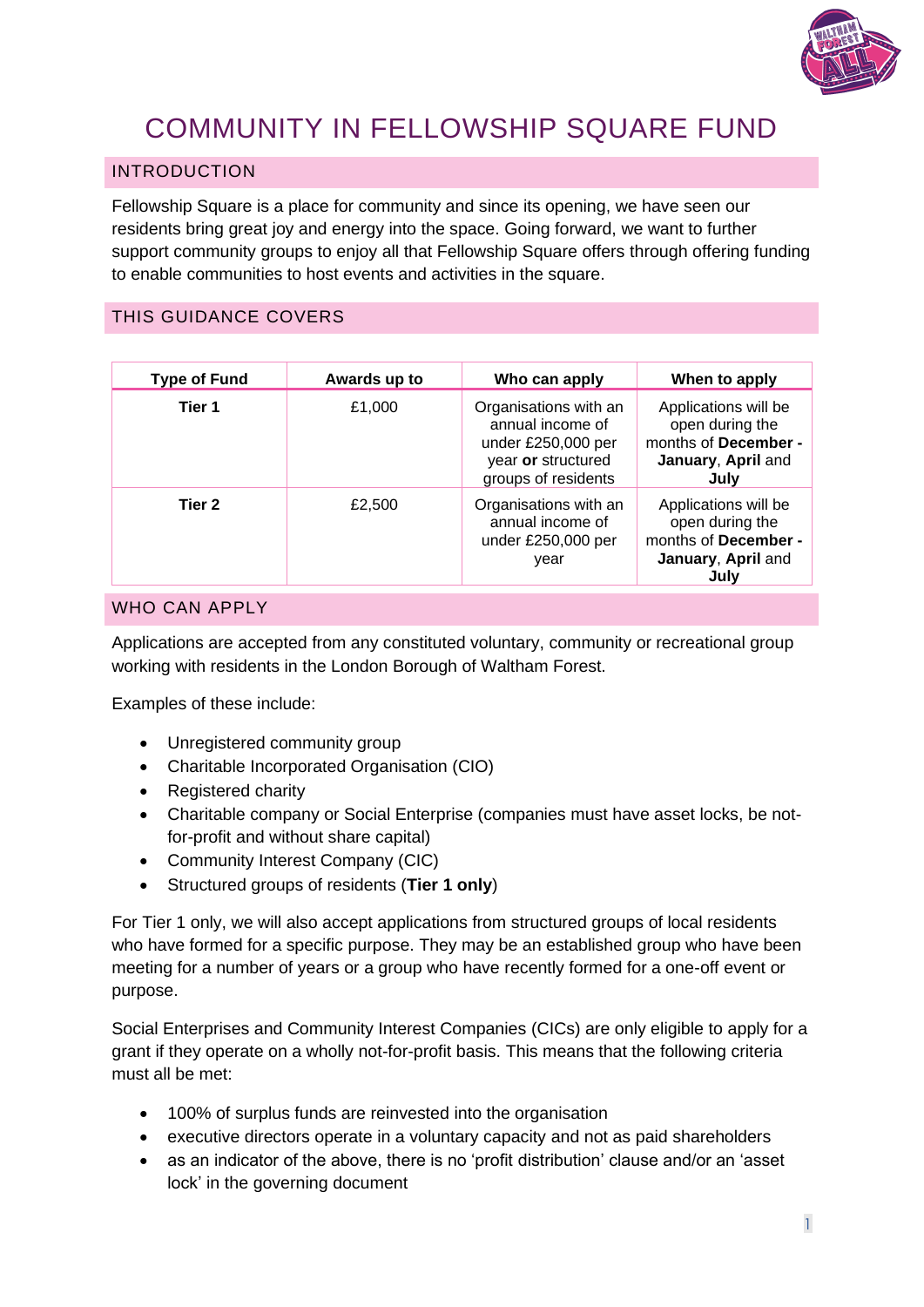

# WHEN TO APPLY

| <b>Application Window Open</b>       | Projects to be delivered<br>between    | <b>Applicants notified of</b><br>outcome by |
|--------------------------------------|----------------------------------------|---------------------------------------------|
| 1 December 2021 - 16<br>January 2022 | Mid-February 2022 - 31 May<br>2022     | 1 February 2022                             |
| 1-30 April 2022                      | Mid-June 2022 - 31 August<br>2022      | 30 May 2022                                 |
| 1 - 31 July 2022                     | 1 September 2022 - 31<br>December 2022 | 15 August 2022                              |

Applications will be welcomed during 3 windows throughout 2021/2.

If your application is missing documentation that is required and not submitted on request, your application may be withdrawn.

#### WHAT WE CAN FUND

Applications for both Tiers 1 and 2 of the Fellowship Fund must meet the following essential criteria:

- Projects should be for one-off projects or short term activities with no more than 4 individual sessions – e.g. 1 activity each week for 1 month.
- At least 90% of the project's beneficiaries must be Waltham Forest residents.
- Projects must demonstrate how they will achieve the grant objectives of *'Celebrating different communities coming together to create new positive social connections in Fellowship Square'*

Examples of projects that may be funded through the Fellowship Fund are:

- Cultural celebrations in Fellowship Square
- Flag raising celebrations and associated activities, such as performances, drinks receptions etc.
- Community picnics
- Healthy activity sessions
- Community choirs
- Family fun days

We will aim to distribute funding equally to communities based across Waltham Forest, however priority will be given to projects which engage the following groups of residents:

- •Carers
- •Disabled people (Including residents with a mental health condition)
- •LGBTQ+
- •Older people (65+)
- •Residents from Black, Asian and Minority Ethnic heritage
- •Residents who earn a low income
- •Young People (11 25 year olds)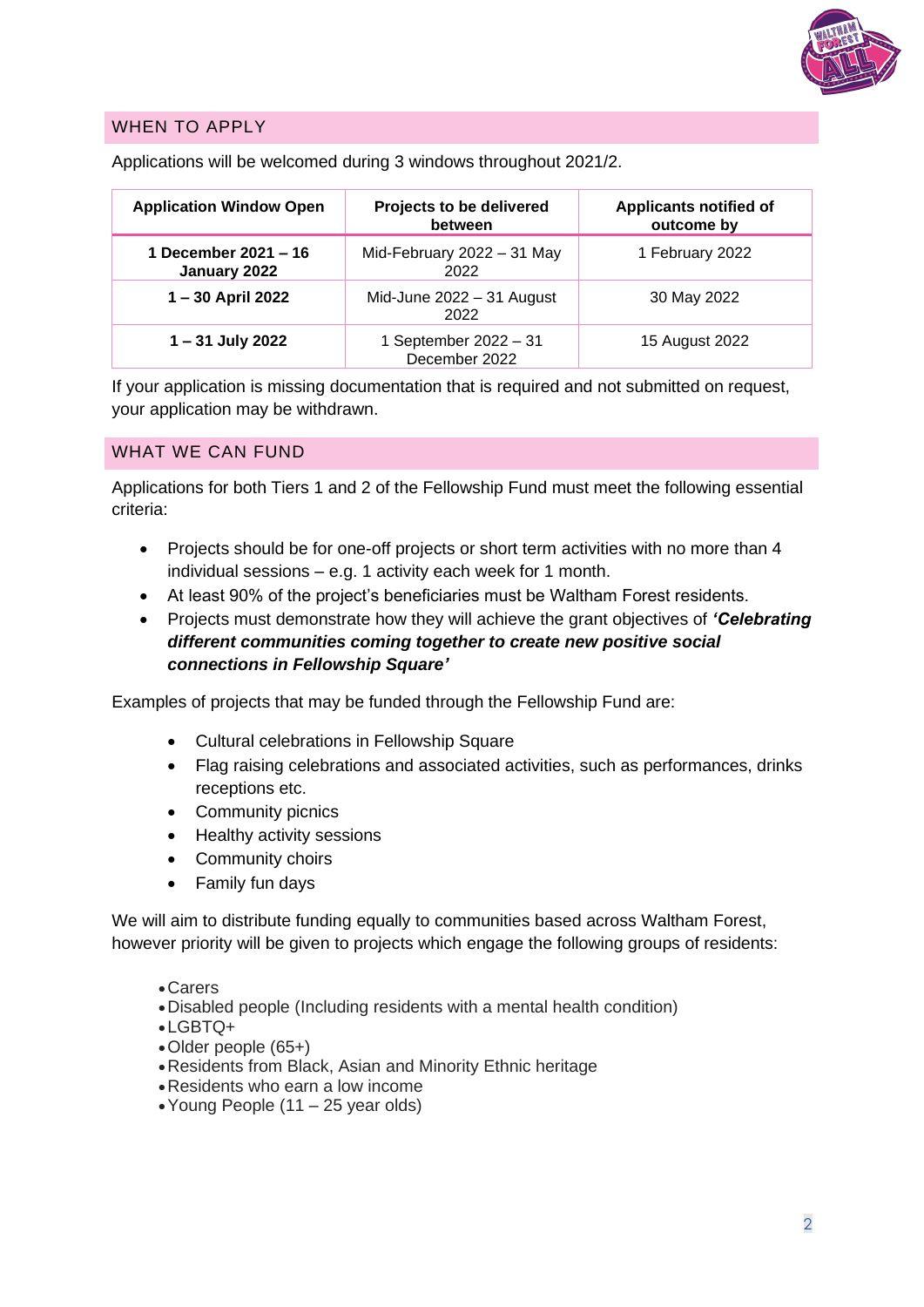

# KEY INFORMATION

- Applications will only be assessed after each application window has closed. Successful applicants will be notified by the date outlined above.
- If an organisation is successful in gaining funding they can reapply in a subsequent application window, however the project being delivered must reach new participants.
- If an organisation has been unsuccessful in a previous application window, they are eligible to submit another application for a project in a subsequent application window.

#### **What you will be expected to provide if your application is successful:**

Event organisers must submit:

- Event management plan and method statement
- Risk assessment
- Evidence of public liability (third party) indemnity insurance to the minimum value of £5 million
- Copy of bank statement
- Communication materials that will be used on the promotion of the event

Other documentation may also be required depending on the nature of your event (e.g. safeguarding policies if the event will involve vulnerable residents or children under the age of 18, caterer food hygiene certificates). Council officers will be able to provide support and guidance on exactly what is required and how to put these together. You can use this funding to ensure the above policies are in place prior to your event or activity.

#### **What will be provided for your event:**

- Outdoor space or indoor meeting rooms to suit requirements
- Access to fountain and music system
- Access to toilet facilities
- Contacts for approved catering providers for food related events
- Security / Fellowship Hosts to support event / activities if your event involves large numbers of residents, there may be a charge for additional staffing
- Marketing & communications around your activity / event

**If you have any questions, please get in touch with us at [connectingcommunities@walthamforest.gov.uk](mailto:connectingcommunities@walthamforest.gov.uk)**

#### **The application form for the Community in Fellowship Square fund can be found [here.](https://www.walthamforest.gov.uk/community-fellowship-square-fund)**

The application form should be returned to **[connectingcommunities@walthamforest.gov.uk](mailto:connectingcommunities@walthamforest.gov.uk)** by 16 January, 30 April or 31 July 2022.